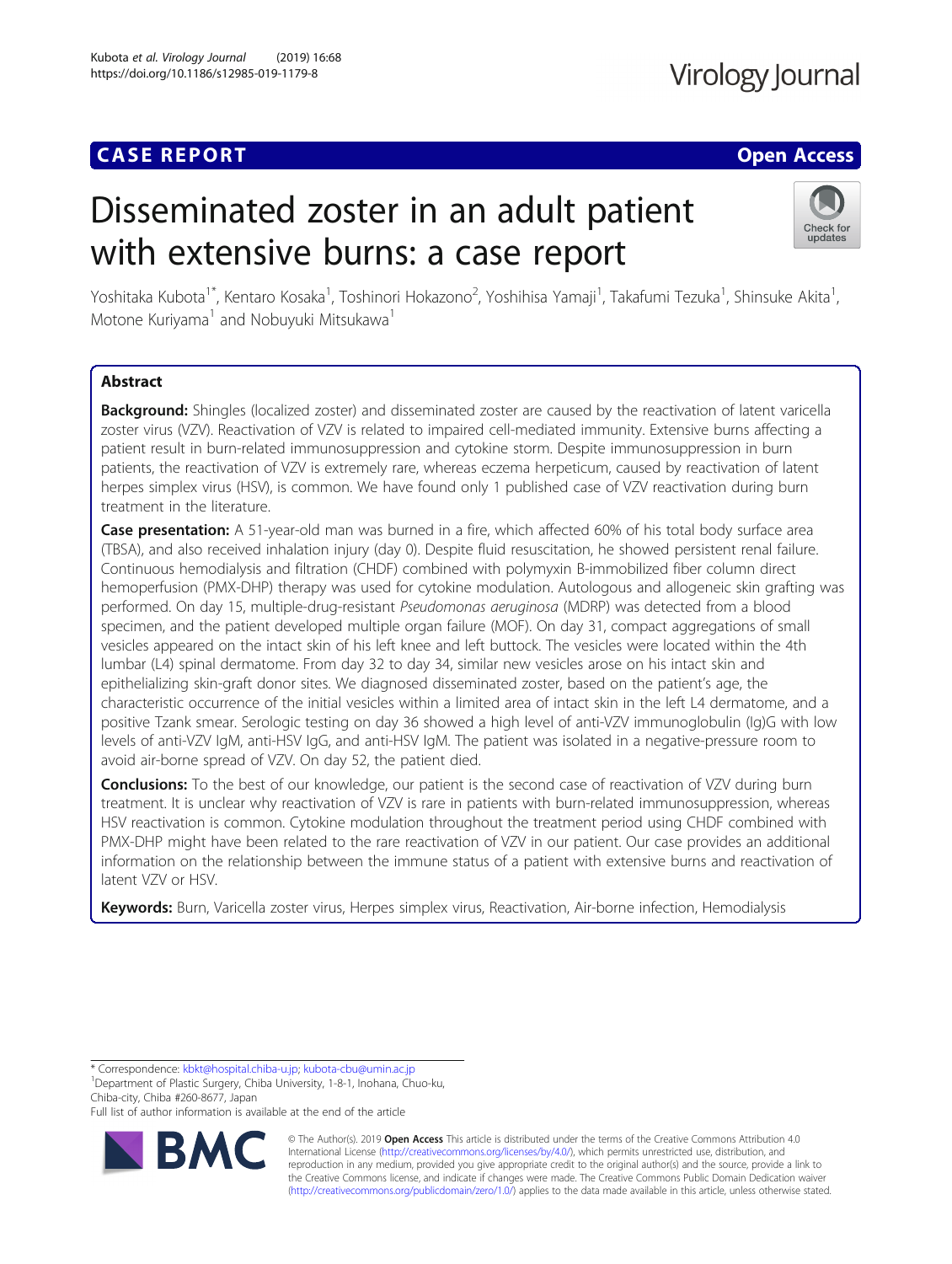#### Background

Disseminated zoster, caused by the reactivation of latent varicella zoster virus (VZV), is sometimes seen in patients with immunocompromised status, such as post-organ transplantation, lymphoma, and acquired immunodeficiency syndrome (AIDS) [\[1\]](#page-5-0). Extensive burns affecting a patient result in burn-related immunosuppression and cytokine storm. Despite immunosuppression in burn patients, the reactivation of VZV is extremely rare, whereas eczema herpeticum, also known as Kaposi's varicelliform eruption (KVE), caused by reactivation of latent herpes simplex virus (HSV) is common. To the best of our knowledge, only 1 case of VZV reactivation during burn treatment can be found in the literature [[2\]](#page-6-0). Herein, we report a burn patient who developed disseminated zoster as a complication of burn treatment, which required airborne infection isolation.

#### Case presentation

A 51-year-old unemployed Asian man sustained a thermal burn affecting 60% of his total body surface area (TBSA) in a gasoline fire. He arrived at our hospital 4 h after injury (day 0). Upon initial examination, he was in shock and found to have inhalation injury. He had third degree burns on his face, head, neck, chest, back, bilateral upper extremities, abdomen, and bilateral thighs. Fluid resuscitation and artificial ventilation with tracheal intubation were started. According to his family, he did not have any obvious comorbidities. The patient's history of VZV vaccination and VZV infection were unknown. Despite fluid resuscitation and catecholamine support, he had persistent oliguria and hypotension. Continuous

hemodialysis and filtration (CHDF) combined with polymyxin B-immobilized fiber column direct hemoperfusion (PMX-DHP) was started on day 1 to treat his renal failure, reduce cytokine storm, and remove endotoxins in an attempt to prevent development of multiple organ failure (MOF). Multiple eschar debridements and autologous and allogeneic skin grafting were performed. Almost complete escharectomy was achieved by day 13. However, throughout the treatment period, the patient's general condition remained critical. He could not be weaned from artificial ventilation and CHDF, and he continuously needed catecholamine circulatory support. On day 10, he developed cardiac arrest that was treated by cardiac massage and intravenous adrenaline, with return of spontaneous circulation (ROSC).

Engraftment of skin grafts and epithelialization of the skin donor sites were poor, and on day 15, multiple-drug-resistant Pseudomonas aeruginosa (MDRP) was detected in specimens from his burn wound and blood. His burn sepsis was refractory to treatment, and he developed multiple organ failure (MOF). On day 31, compact aggregations of small vesicles appeared on the intact skin of his left knee and left buttock. The vesicles were located within the 4th lumbar (L4) spinal dermatome (Fig. 1). From day 32 to day 34, similar new vesicles arose on his intact skin and epithelializing split-thickness skin graft harvested sites on both legs, both knees, entire abdomen, both buttocks, and entire face and neck. The vesicles ruptured sequentially and became multiple skin ulcers. On day 34, the patient was evaluated by dermatologists, and was diagnosed with disseminated zoster caused by reactivation of latent

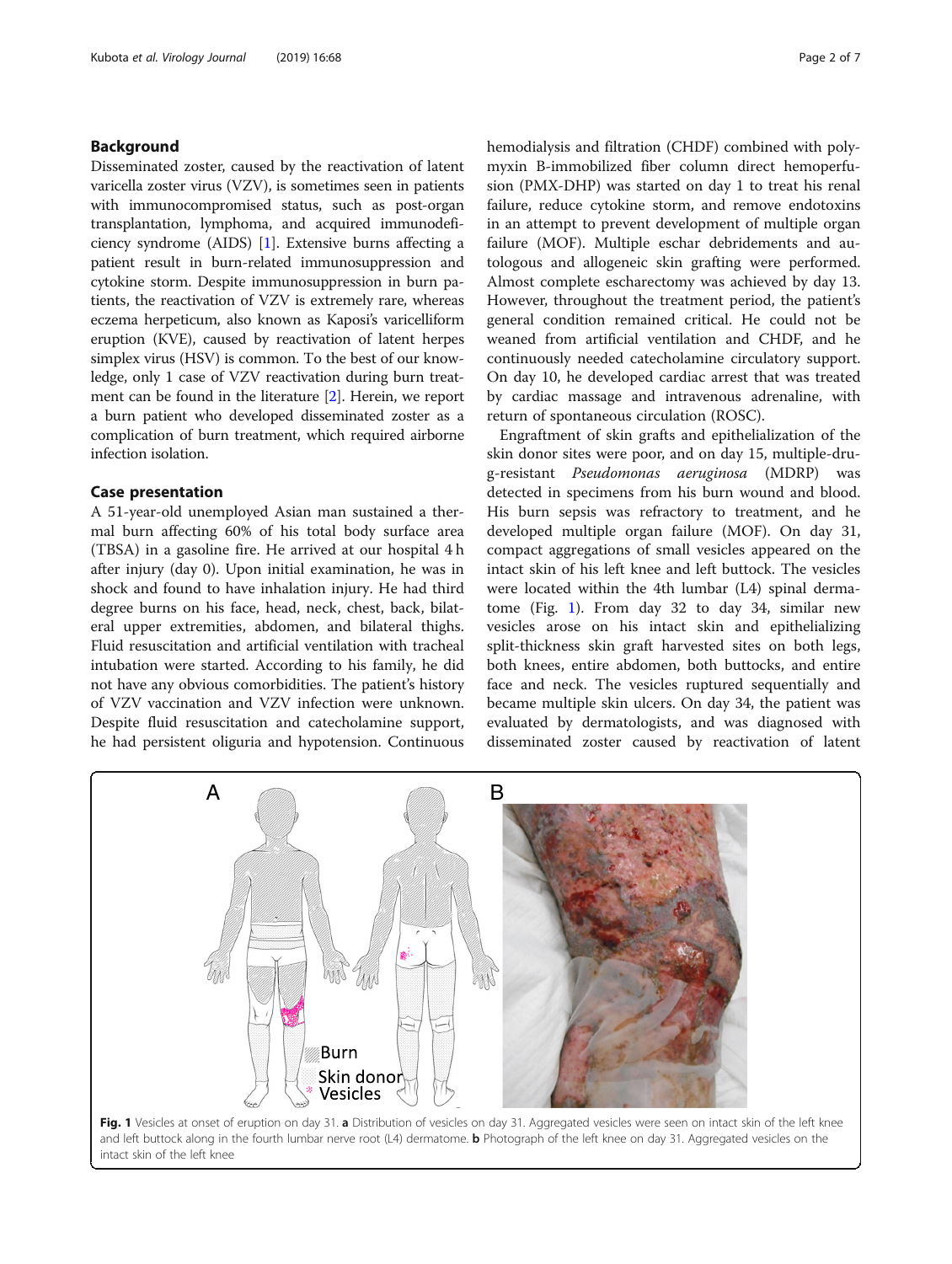varicella zoster virus (VZV), based on the patient's age, characteristic pattern of aggregations of vesicles initially limited to the left L4 dermatome, and positive Tzank smear (Giemsa-stained vesicular content positive for multinucleated giant cells). Because disseminated zoster can be transmitted via an airborne route, the patient was isolated in a negative-pressure room to avoid airborne spread of VZV. On day 36, the patient's serum levels of anti-VZV immunoglobulin (Ig) G, anti-VZV IgM, anti-HSV IgG, and anti-HSV IgM antibodies were measured by enzyme-linked immunosorbent assay (ELISA) kits (Denka Seiken, Tokyo, Japan). The antigen in the measuring kits of anti-VZV IgG and anti-VZV IgM is isolated from Vero cells infected with VZV HS strain. The antigen in the measuring kits of anti-HSV IgG and anti-HSV IgM is isolated from RD cells infected with HSV H-S1 strain. The antibody titers calculated from a standard curve using ELISA OD values. The results showed a high anti-VZV IgG antibody titer of 128 (> 4.0 is defined as positive according to the manufacturer's insert) and low anti-VZV IgM antibody titer of 0.46 (< 0.8 defined as negative by the manufacturer's insert). The anti-HSV IgG antibody titer was indeterminant at 2.5 (> 4, positive; < 2.0, negative; 2.0–3.9, indeterminant by the manufacturer's insert), and the anti-HSV IgM antibody titer was negative at  $0.47$  (<  $0.8$ ) defined as negative by the manufacturer's insert). Intravenous acyclovir, 500 mg daily, was started. Despite intensive care and acyclovir for 14 days, the patient's general condition worsened. On day 48, most vesicles had not healed and had become skin ulcers (Fig. 2), and not much skin was available skin for skin grafts. Therefore, treating the burn was impossible. On day 52, the patient died of multiple organ failure. No cases of VZV infection occurred in other ICU patients or ICU personnel during the treatment period.

#### Discussion and conclusions

Herein, we reported an adult case of extensive burn injury complicated by a generalized vesicular eruption that was suspected of being disseminated zoster due to reactivation of latent VZV. Disseminated zoster during burn treatment is extremely rare [[2](#page-6-0)]. To the best of our knowledge, our case is the second case of reactivation of VZV during the burn treatment. Disseminated zoster that occurs before burn injuries heal severely limits the treatment of burns because of reduced amounts of intact skin for skin grafts. Moreover, VZV infection can involve many organs, including the lungs, heart, liver, and kidneys; and thus in our case it might have accelerated the course of pre-existing multiple MOF that had developed prior to VZV reactivation because of hypotension, inhalation injury, and MDRP infection. In addition,



Fig. 2 Vesicles on day 48. Ulcers resulting from unhealed vesicles on right thigh, knee, and leg

disseminated zoster leads to the problem of nosocomial airborne VZV infection.

VZV is a DNA virus and a member of the human herpes virus (HHV) family, which consists of 8 known types of viruses [[3\]](#page-6-0). Varicella, also known as chickenpox, is the clinical manifestation of the initial VZV infection. Subsequently, VZV remains latent in the trigeminal and dorsal root ganglia. Localized zoster, also known as shingles, is the clinical manifestation of the reactivation of latent VZV [[4,](#page-6-0) [5\]](#page-6-0). The reactivation of VZV is triggered by a weakened immune system. In most cases, the reactivation of VZV results in shingles, which can occur even in healthy individuals. In shingles, aggregations of vesicles appear unilaterally in a single dermatome or several adjacent dermatomes. The systemic involvement of other organs is rarely seen in shingles. By contrast, in disseminated zoster, a rare manifestation of reactivated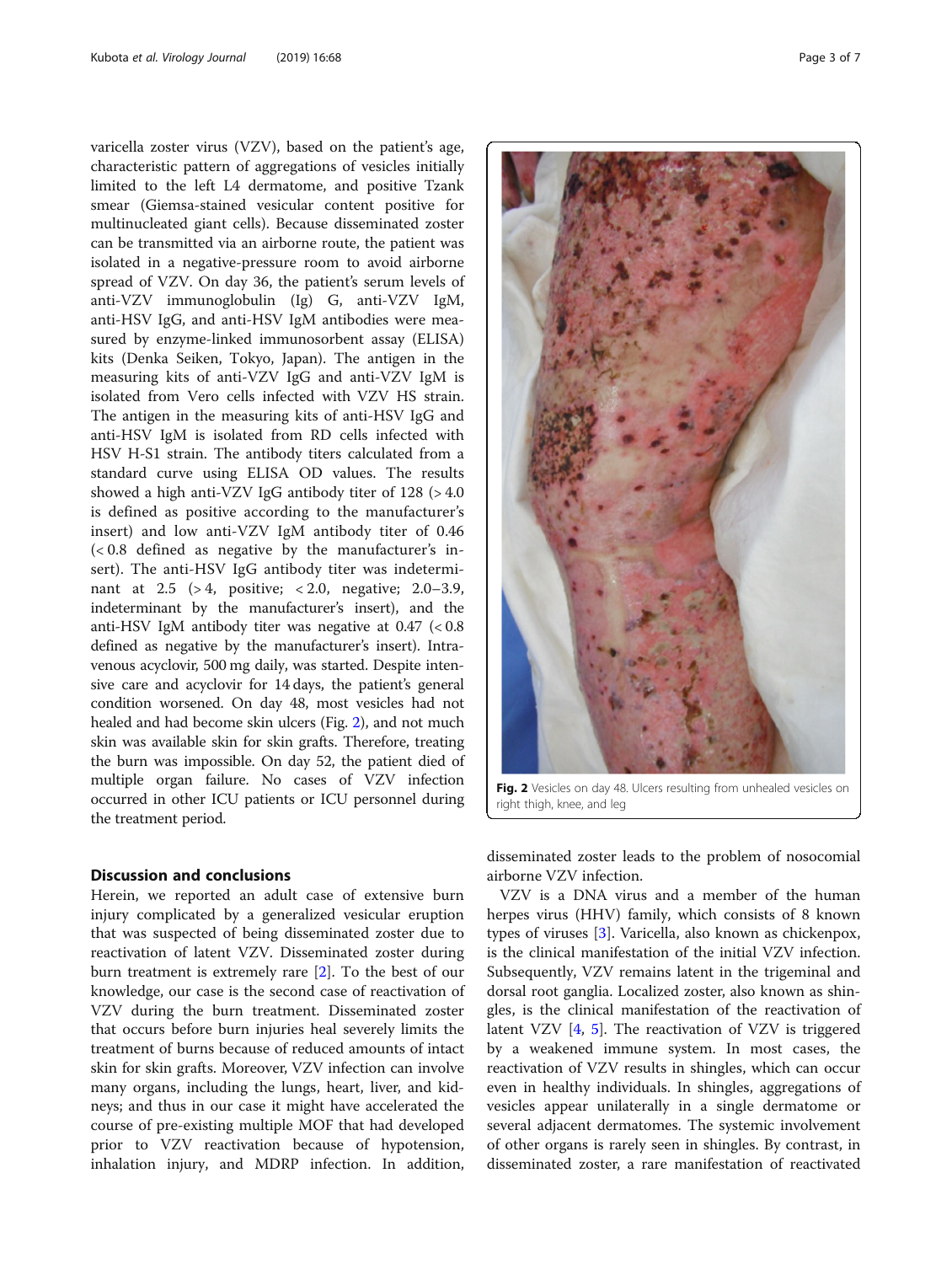latent VZV, the systemic distribution of vesicular eruptions and systemic dissemination of the pathogen to many other organs occurs. Disseminated zoster is rarely seen in immunocompetent patients, but has been reported in immunocompromised patients such as those who have undergone hematopoietic stem cell transplantation and solid organ transplantation, or who have lymphoma or acquired immune deficiency syndrome (AIDS) [[6](#page-6-0)].

Patients with extensive burns have burn-related immunosuppression [[7](#page-6-0), [8](#page-6-0)]. However, reports on the reactivation of latent VZV manifesting as either shingles or disseminated zoster in burn patients are rare. The reasons that reactivation of latent VZV is rare in burn patients are unclear [[2](#page-6-0), [9,](#page-6-0) [10\]](#page-6-0). VZV involvement in burn patients is typically seen as varicella in pediatric burn patients who are negative for prior VZV infection or have not been vaccinated [[11\]](#page-6-0). Varicella outbreaks among pediatric burn patients and other patients in the ICU have been reported [\[12](#page-6-0)]. Sheridan et al. reported that the incidence of varicella in a pediatric burn unit was  $0.1\%$  (12 of 8869 patients) [[13\]](#page-6-0). However, to the best of our knowledge, there have only been 3 reported cases of shingles related to burn treatment (Table 1) [[2,](#page-6-0) [14](#page-6-0), [15](#page-6-0)]. Among those cases only 1 case of shingles occurred before the burn wounds were healed. The patient was an 81-year-old woman with a 12%TBSA burn on her legs who, 46 days after sustaining a burn injury, developed a vesicular exanthem on the intact skin of her right forehead and eyelids, consistent with the dermatome of the first division of the trigeminal nerve. VZV was confirmed by isolation of the virus and elevated titers of complement-fixation antibody [[2\]](#page-6-0). To

the best of our knowledge, there are no reports of disseminated zoster occurring during burn treatment.

HSV, a member of the HHV family, is also associated with the occurrence of herpetic lesions in burn patients. HSV includes HSV types 1 (HSV-1) and 2 (HSV-2) and is transmitted by direct contact. Primary infection of HSV or reactivation of latent HSV can result in herpetic skin or mucous membrane lesions. Typically, oral lesions are due to HSV-1 and genital lesions to HSV-2. In burn patients, herpetic lesions associated with HSV are likely to occur in second degree burns and split-thickness skin graft (STSG) harvested sites during the healing process [[16](#page-6-0)–[18](#page-6-0)]. Disseminated herpetic lesions due to HSV are called KVEs and are also known as eczema herpeticum. In the literature, KVEs are more common than latent VZV reactivation in burn patients. A preceding abnormal skin condition is more important as a cause of KVEs than in seen for shingles or disseminated zoster. Therefore, KVE occurs in preceding lesions associated with skin diseases such as atopic dermatitis, psoriasis, contact dermatitis, and burns [\[19](#page-6-0)]. Varicella and KVEs in burn patients are likely to involve burned skin in the healing process, which indicates an association between epithelial cell proliferation and viral activity.

Sometimes differentiating between KVEs, varicella, and disseminated zoster is difficult. In our case, a dermatologist examined the patient and diagnosed disseminated zoster 3 days after the onset of the eruptions. The diagnosis of disseminated zoster was made based on the age of the patient, the primary onset of exanthema on the skin of the left L4 dermatome, aggregated pattern of vesicular eruptions, vesicles appearing on normal skin rather than involving healing burn lesions or STSG

Table 1 Reactivation of varicella zoster virus (VZV) related to burn treatment

| Authors                  | Age<br>(year) | Gender | Immunostatus<br>before burn injury | Extent of Burn<br>$(% ^{a})$ | Onset after<br>burn injury                    | Site                                                                                             | VZV confirmation                                                                                                                                                                                                                      | Outcome               |
|--------------------------|---------------|--------|------------------------------------|------------------------------|-----------------------------------------------|--------------------------------------------------------------------------------------------------|---------------------------------------------------------------------------------------------------------------------------------------------------------------------------------------------------------------------------------------|-----------------------|
| Matthews<br>et al., 1979 | 81            | Female | Immunocompetent                    | 12%TBSA                      | 46 days (During<br>burn treatment)            | Intact skin of the<br>face (Dermatome<br>of right 1st branch<br>of trigeminal nerve)             | Serological, clinical,<br>electron microscopy,<br>and culture                                                                                                                                                                         | Healed                |
| Lin and Cinat,<br>2010   | -29           | Male   | Immunocompetent                    | 4%TBSA                       | 2.5 years (After<br>burn wound<br>was healed) | Healed skin graft<br>on right ankle                                                              | Serological and clinical                                                                                                                                                                                                              | Loss of<br>skin graft |
| Kikuchi and<br>Isa, 1976 | 70            | Female | Immunocompetent                    | Less than<br>1%TBSA          | 3.5 years (After<br>burn wound<br>was healed) | Healed skin graft<br>on right back                                                               | Clinical (age, distribution<br>of vesicles on right chest,<br>right back, and right arm.)                                                                                                                                             | Healed                |
| Our case                 | 51            | Male   | Immunocompetent                    | 60%TBSA                      | 31 days (During<br>burn treatment)            | First, intact skin<br>of left knee and<br>left buttock (L4<br>dermatome). Then,<br>disseminated. | Serological and clinical<br>(age, distribution<br>of primary vesicular<br>exanthem, aggregated<br>style of vesicles, several<br>days of continually<br>erupting rashes, concurrent<br>presence of vesicles,<br>pustules, and crusts.) | Dead                  |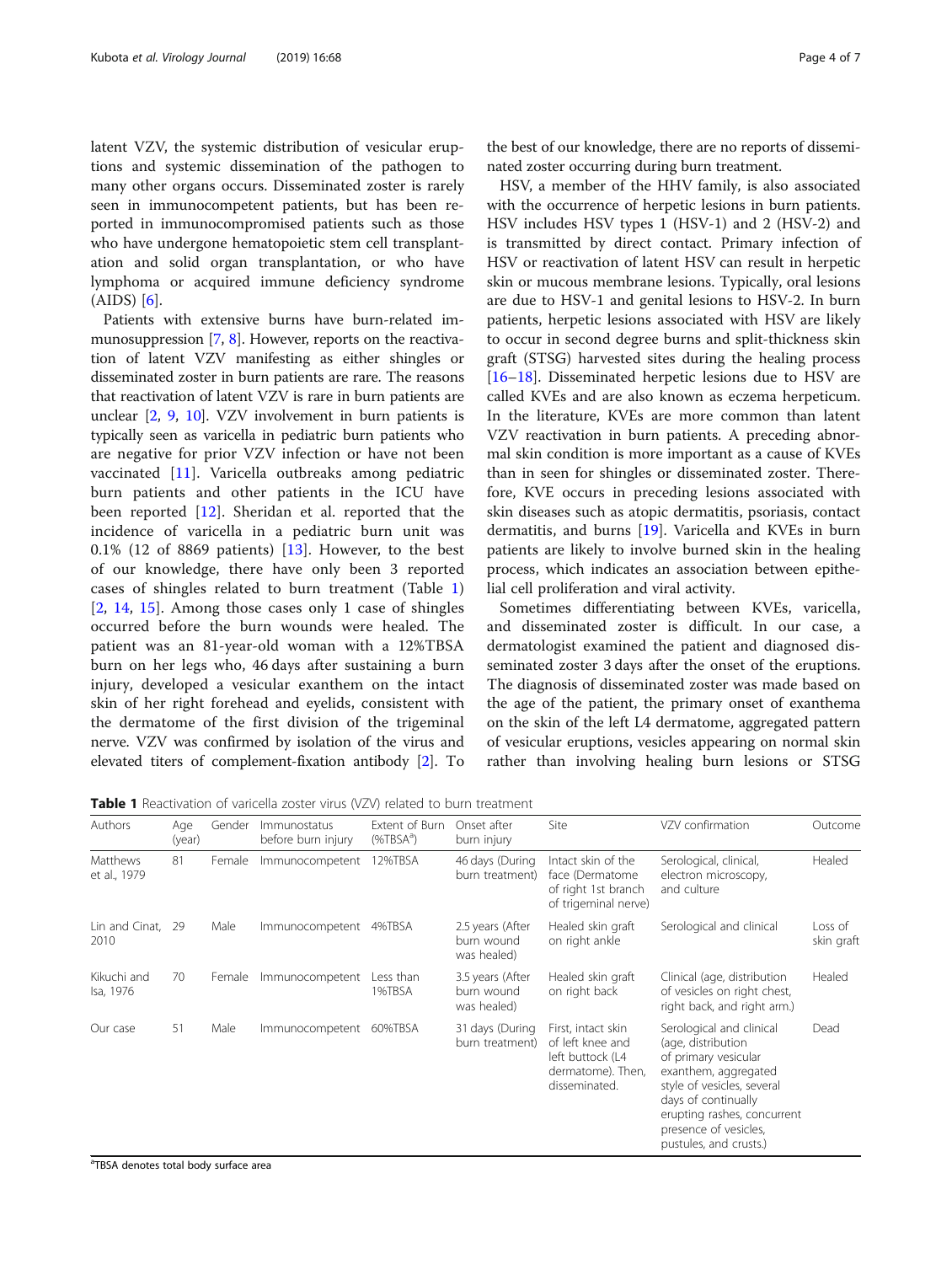donor sites, asynchronous generalized eruption of vesicles, and concomitant existence of vesicles, pustules, and crusts. Those findings all support the diagnosis of disseminated zoster instead of varicella or KVE. Serologic testing performed 5 days after the onset of vesicular eruptions also supported the diagnosis of disseminated zoster. However, completely denying the possibility of HSV involvement in our case is difficult, because the simultaneous involvement of HSV and VZV has been reported. Giehl et al. reported that in 1.8% of patients in whom the clinically suspected pathogen was VZV, an additional HSV infection was identified by polymerase chain reaction (PCR) [\[20](#page-6-0)]. Although Giehl et al.'s data showed that there are cases of simultaneous involvement of HSV and VZV, they also showed that a clinical diagnosis of zoster, in which suspected pathogen was VZV, based only on clinical manifestations is highly accurate, that was confirmed by PCR. Clinically, there is a need for diagnosing disseminated zoster rapidly in order to prevent nosocomial infection due to potential airborne spread of VZV, whereas HSV in KVEs does not spread by an airborne route.

The first-line treatment of disseminated zoster is acyclovir, which is also true for shingles, varicella, and HSV infection. VZV infection of immunocompromised patients is life-threatening, and early high-dose acyclovir has been reported  $[21]$ . In our case, the patient was undergoing 24-h CHDF, which corresponded to 10 mL/  $min/1.73m<sup>2</sup>$  of creatinine clearance [\[22](#page-6-0)]. A consensus protocol for acyclovir treatment of patients with renal failure in Japan recommends daily intravenous administration of 250 mg of acyclovir. We administered 500 mg of acyclovir as high-dose acyclovir therapy. Intravenous immunoglobulin has also been reported to be a treatment option [\[6](#page-6-0), [10\]](#page-6-0). VZV vaccination cannot be used as a preventative in immunocompromised patients, because the VZV vaccine is a live-virus vaccine. A fatal case of disseminated zoster occurring after VZV vaccination of an immunocompromised patient was reported [\[23](#page-6-0)].

The molecular trigger of the reactivation of latent VZV is unknown. However, it is clear that deficient cell-mediated immunity in elderly and immunocompromised patients is associated with the reactivation of latent VZV [\[3](#page-6-0)]. Immunosuppression is common in patients with extensive burn injuries. The reason why reactivation of latent VZV is rare in burn patients in contrast to the frequent reactivation of HSV remains unclear [[2\]](#page-6-0). Although both VZV and HSV are members of the HHV family and demonstrate similar clinical manifestations, VZV and HSV are different with respect to viral molecular function: e.g., VZV expresses multiple open-reading-frame (ORF) proteins and immediate early proteins during latency, whereas HSV expresses a latency-associated-transcript (LAT) without protein synthesis during latency [\[3](#page-6-0), [24\]](#page-6-0). Differences between the molecular mechanisms of the reactivation of latent VZV and HSV may be key in accounting for the difference between the incidence rates of disseminated zoster and KVEs in burn patients.

Fever itself is one of the stimulations that promote HSV reactivation. Warren et al. reported that in 46% (190 of 411) of patients undergone artificially induced fever, oral-labial herpes whose cause is thought to be reactivation of HSV occurred, whereas no herpes zoster by reactivation of VZV were observed [\[25](#page-6-0)]. Fever commonly seen during burn treatment may be one of the reasons for common HSV reactivation in opposite to rare VZV reactivation.

Nerve growth factor (NGF) and epidermal growth factor (EGF) inhibits HSV reactivation in neuron in vitro [[26,](#page-6-0) [27](#page-6-0)]. Both NGF and EGF are increasing in skin during healing process after burn injury [[28](#page-6-0), [29](#page-6-0)]. We think that the elevated demand for NGF and EGF in the skin after burn injury may lead to decreased levels of NGF and EGF in ganglia, that can promote HSV reactivation in ganglia.

In severely burned patient, the number of CD8+ T cells decreases [\[30\]](#page-6-0). Cytolytic CD8+ T cells exist around latent HSV-1 infected ganglia neurons, whereas no cytolytic CD8+ T cells exist around latent VZV infected ganglia neurons [[31\]](#page-6-0). Cytolytic CD8+ T cells are thought to suppress HSV-1 reactivation without causing neural damage. In contrast, cytolytic CD8+ T cells may have no role in suppression of VZV reactivation. HSV-1 presents viral antigen by MHC class I molecules in latently infected neuron, and HSV-1 specific CD8+ T cell interact with HSV-1 latent neuron [\[32](#page-6-0)]. On the other hand, VZV downregulates cell surface MHC class I expression. Interaction between latently VZV infected neuron and VZV specific CD8+ T cell may not play a major role in controlling VZV reactivation. Thus, we think that the reduction of CD8+ T cells in severely burn patient may lead to reactivation of HSV but not VZV.

In contrast to the reduction of the number of T cells in severely burn patient, the number of B cells do not alter after burn injury [[33\]](#page-6-0). B cells and antibody production is crucial for preventing some kind of viral reactivation in central nerve system in mice [[34](#page-6-0)]. We think that similar mechanism may exist in VZV latently infected ganglia.

The rate of cytomegalovirus (CMV) infection is considerably high in severely burned patients, that 71% in CMV seropositive burn patients and 13% in CMV seronegative patients [\[35](#page-6-0)]. Superinfection with CMV on latent HSV infected human cell provokes HSV reactivation in vitro, whereas VZV reactivation cannot be provoked by CMV superinfection [[36](#page-6-0)]. We think CMV superinfection may play an important role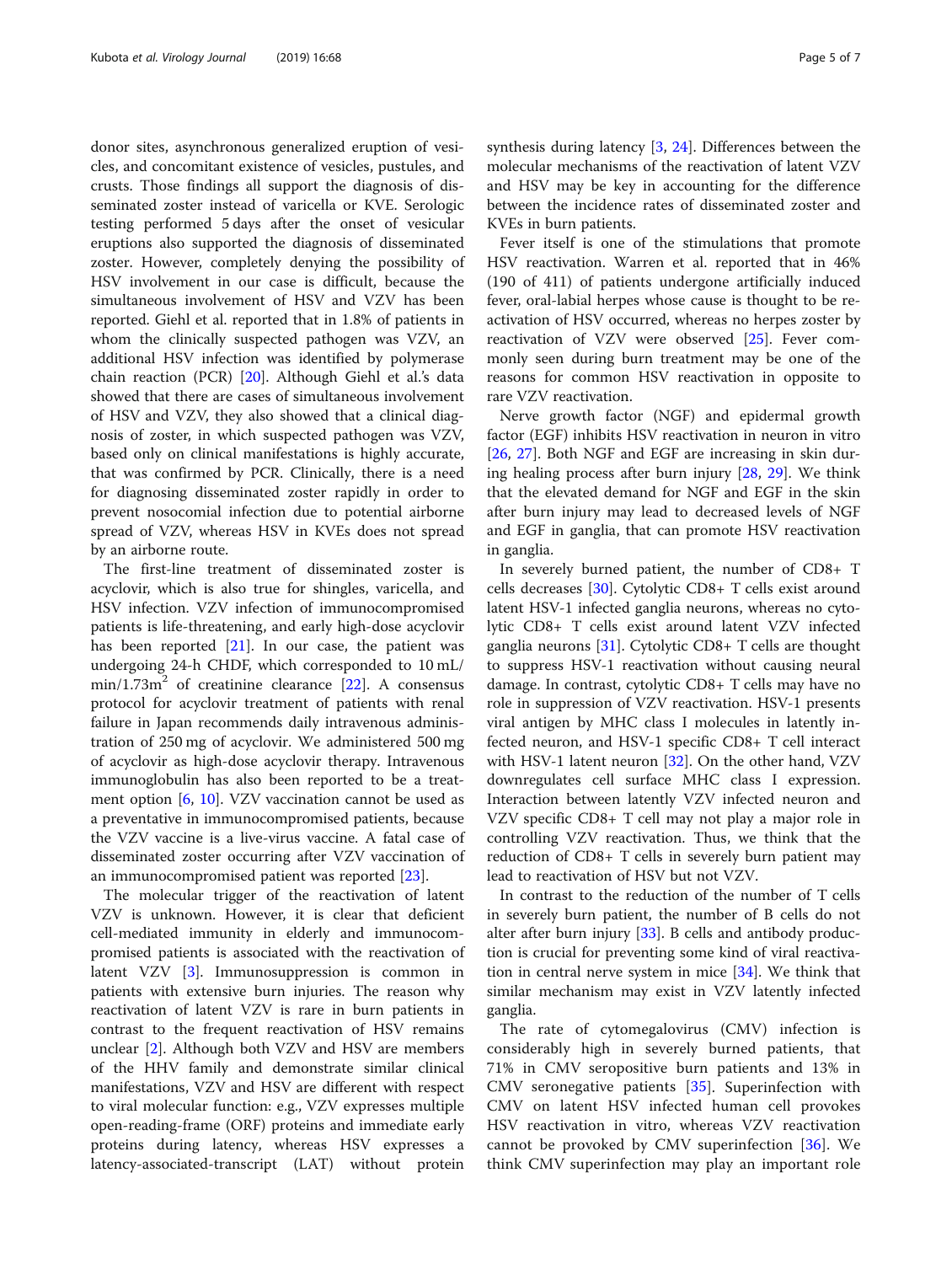<span id="page-5-0"></span>in commonness of HSV reactivation and rarity of VZV reactivation in burn patients.

VZV infects not only neurons but also many other cell types. In severe systemic cases of VZV infection, infected cells can be found in almost every organ, including the spleen, liver, lungs, thymus, digestive tract, kidneys, pancreas, aorta, heart, and brain [1, [3,](#page-6-0) [6](#page-6-0), [37](#page-6-0)– [42\]](#page-6-0). The VZV organisms in disseminated zoster are thought to be spread through the blood stream [[43\]](#page-6-0). In our case, liver and respiratory dysfunction were evident. However, determining if the dysfunctions were due disseminated zoster or many other burn-related underlying conditions such as MDRP infection, circulatory insufficiency, or systemic inflammation was difficult.

CHDF blood purification combined with PMX-DHP might have been associated with the occurrence of disseminated zoster in our case. CHDF plus PMX-DHP was initiated on day 1 and continued until the day the patient died (day 52). CHDF plus PMX-DHP was used not only to treat renal failure, but also to modulate inflammatory cytokines such as tumor necrosis factor-alpha (TNF- $\alpha$ ), interleukin (IL)-1, and IL-6 [\[22](#page-6-0)]. Extensive burn injury broadly impairs the functional components of the immune system: e.g., including the function of phagocytes and dendric cells, T-cell homeostasis, immune signaling, and gene expression [[7,](#page-6-0) [8,](#page-6-0) [44](#page-6-0), [45\]](#page-6-0). In addition, renal failure alone suppresses T-cell functioning and reduces cell-mediated immunity [\[46](#page-6-0)]. Although the effects of long-term cytokine modulation by CHDF plus PMX-DHP in patients with extensive burn injuries are unknown, these interventions might activate VZV by an unknown mechanism.

The prevention of airborne transmission of VZV to other patients and health care workers is clinically important. The reported incidence rate of disseminated zoster is lower than the incidence rate of KVE in burn patients. However, there is a possibility that disseminated zoster in burn patients is overlooked, because disseminated zoster has been rarely known to occur as a complication in burn patients. Varicella outbreaks among pediatric burn patients and other ICU patients have been reported [[11,](#page-6-0) [12\]](#page-6-0). Anugulruengkitt et al. reported that the prevalence of VZV non-immune healthcare workers was 2.6% [[47\]](#page-6-0). In our hospital, all healthcare workers are checked for the presence of anti-VZV IgG antibody when they start working, and the results are stored in an online database. Associated with our case, no healthcare workers without immunity to VZV were identified. Patients who were in the ICU during the period spanning the eruption of vesicles on day 31 to when the patient was transferred to the negative-pressure isolation room were tested for anti-VZV IgG antibody. Fortunately, patients without immunity to VZV were not found.

In conclusion, we treated a severely burned patient with suspected disseminated zoster basing on his clinical findings and results of serology. Immediate isolation of the patient in a negative-pressure room was implemented to prevent airborne infections of VZV. Burn-related immunosuppression and long-term cytokine modulation by CHDF plus PMX-DHP might lead to rare, fatal reactivation of latent VZV infection.

#### Abbreviations

AIDS: Acquired immunodeficiency syndrome; CHDF: Continuous hemodialysis and filtration; ELISA: Enzyme-linked immunosorbent assay; HHV: Human herpes virus; HSV: Herpes simplex virus; Ig: Immunoglobulin; IL: Interleukin; KVE: Kaposi's varicelliform eruption; L4: 4th lumbar; LAT: Latency-associated-transcript; MDRP: Multiple-drug-resistant Pseudomonas aeruginosa; MOF: Multiple organ failure; ORF: Open-readingframe; PCR: Polymerase chain reaction; PMX-DHP: Polymyxin B-immobilized fiber column direct hemoperfusion; ROSC: Return of spontaneous circulation; STSG: Split-thickness skin graft; TBSA: Total body surface area; TNF-α: Tumor necrosis factor-alpha; VZV: Varicella zoster virus

#### Acknowledgements

We the authors are thankful to Center for Advanced Medicine of Chiba University Hospital for image processing.

#### Funding

None.

#### Availability of data and materials

Blood test data is available upon request.

#### Authors' contributions

YK, TH, and NM designed the research and drafted the manuscript. YY, TT, and SA interpreted the data. KK and MK researched the related literatures and performed scientific overview of our case. All authors read and approved the final manuscript.

#### Ethics approval and consent to participate

This study was conducted in accordance with the ethical committee of Chiba University School of Medicine (approval number 1673). All studies were performed according to the guidelines of the Declaration of Helsinki.

#### Consent for publication

Written informed consent was obtained from the patient and his family for publication of this case report and the accompanying images. A copy of the written consent is available for review by the Editor-in-Chief.

#### Competing interests

The authors declare that they have no competing interest.

#### Publisher's Note

Springer Nature remains neutral with regard to jurisdictional claims in published maps and institutional affiliations.

#### Author details

<sup>1</sup>Department of Plastic Surgery, Chiba University, 1-8-1, Inohana, Chuo-ku, Chiba-city, Chiba #260-8677, Japan. <sup>2</sup>Department of Plastic Surgery, Imakiire General Hospital, 4-16, Shimotatsuo-cho, Kagoshima-city, Kagoshima #892-0852, Japan.

#### Received: 21 March 2019 Accepted: 16 May 2019 Published online: 23 May 2019

#### References

1. Yamada N, Sanada Y, Okada N, Wakiya T, Ihara Y, Urahashi T, Mizuta K. Successful rescue of disseminated varicella infection with multiple organ failure in a pediatric living donor liver transplant recipient: a case report and literature review. Virol J. 2015;12:91.